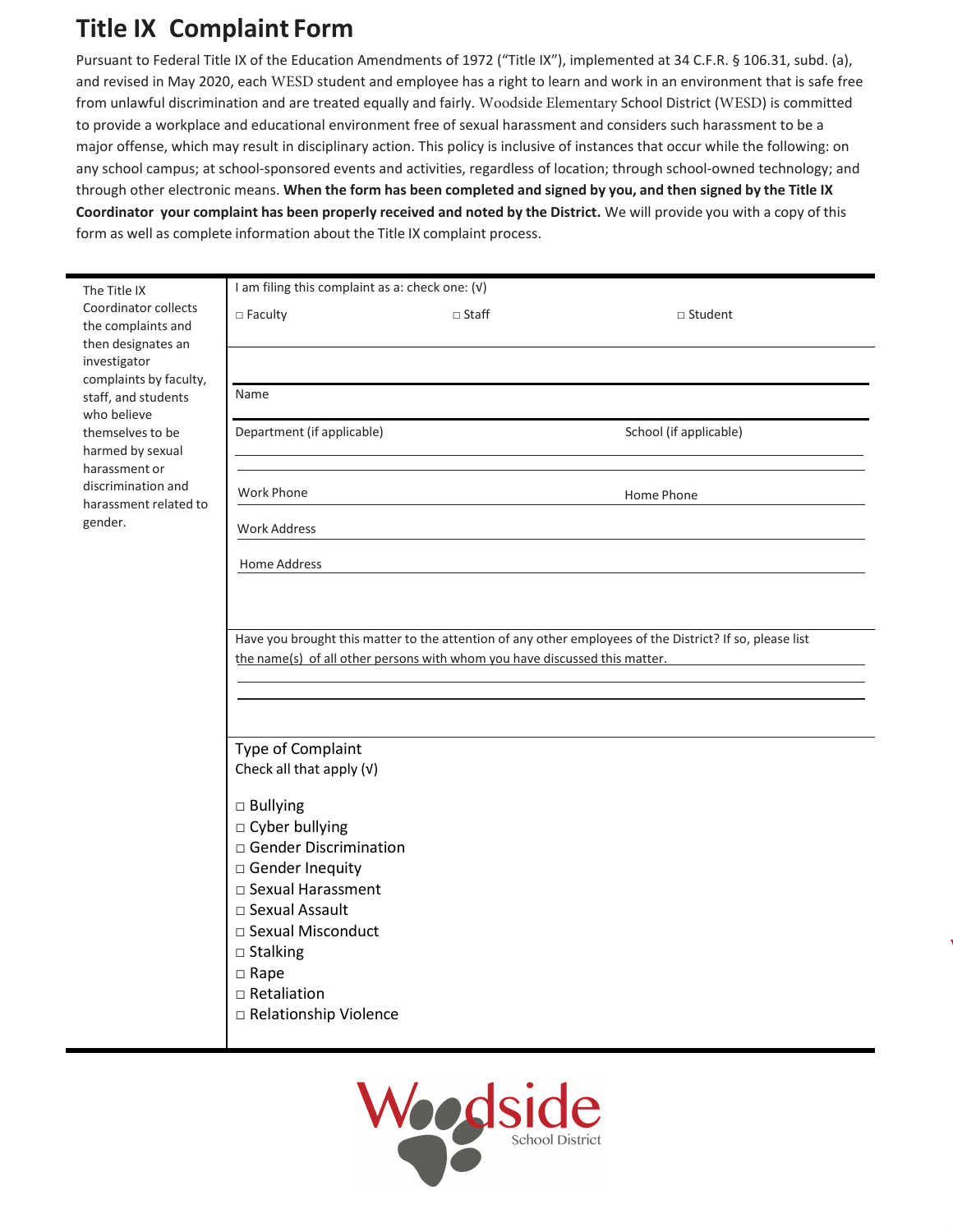**Complaint**: Describe your complaint. Please summarize below and attach additional pages describing your complaint if necessary.

Name of person or persons you believe committed the offense against you and how you have contact with them, e.g. supervisor, co-worker, faculty, customer. Describe the corrective action you are seeking. Attach additional pages if necessary. For retaliation complaints, please explain why you believe someone retaliated against you: **Witnesses**(The relationship information requested means co-worker, supervisor, customer, faculty, etc.) **1. Relationship Telephone 2. Relationship Telephone 3. Relationship Telephone I certify the aforementioned is true and correct.** Ò. **Your signature Date For the Title IX Coordinator Complaint taken by Signature Print Name Date**